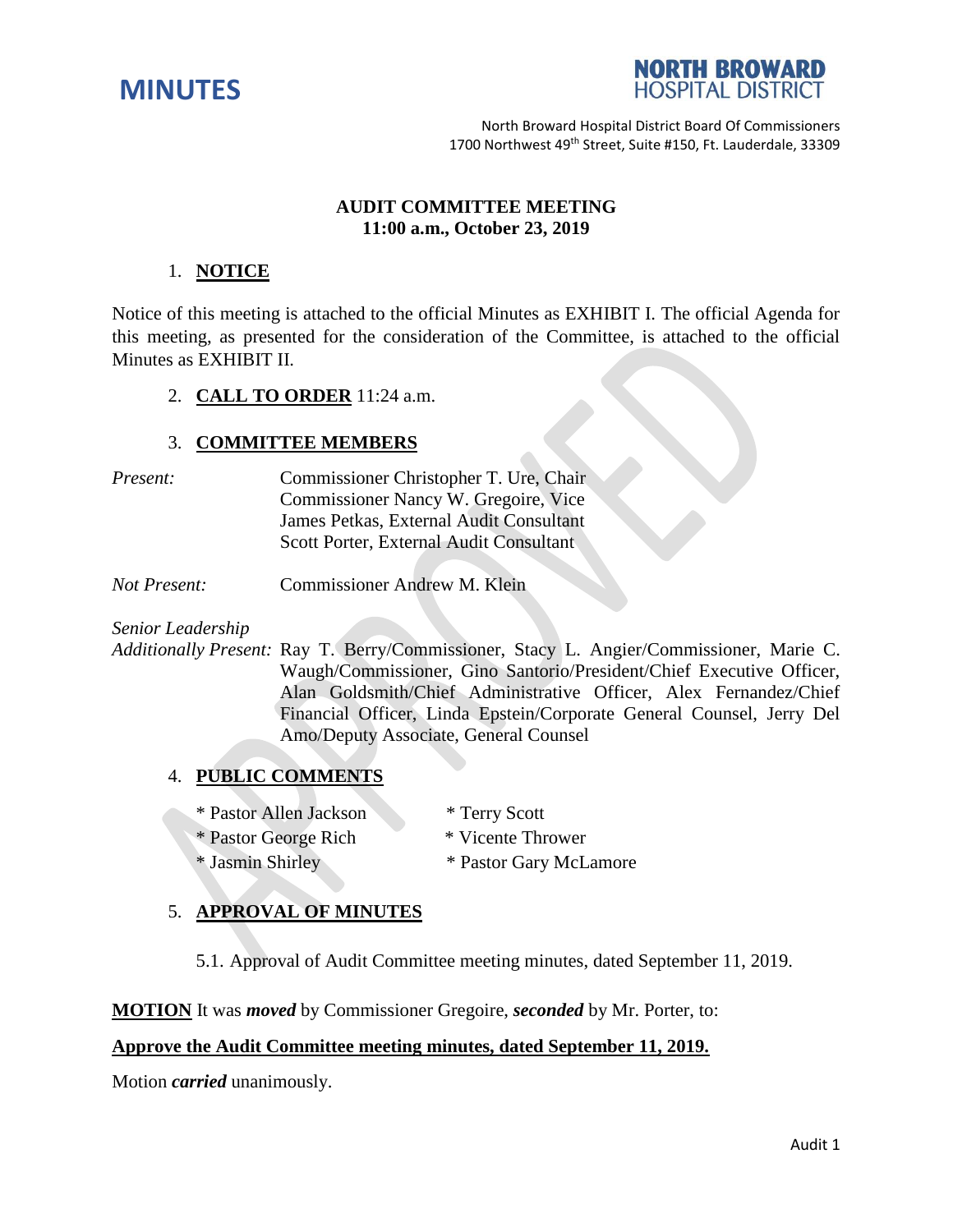



North Broward Hospital District Board Of Commissioners 1700 Northwest 49<sup>th</sup> Street, Suite #150, Ft. Lauderdale, 33309

### 6. **TOPIC OF DISCUSSION**

6.1. External Auditor's FY-2019 Audited Financial Statement, Presentation, Review and Acceptance

Mr. Philip Grice, on behalf of Warren Averett, introduced Audit Manager, Michael Rebarchak, who spent time in the field during the course of the audit analysis. Mr. Grice briefly walked the committee members through the required communications letter, followed by the material weakness letter. He further reported on Broward Health's Audited Financial Statement for fiscal year 2019.

**MOTION** It was *moved* by Mr. Porter, *seconded* by Commissioner Gregoire, that:

# **The Audit Committee recommend that the Board of Commissioners of the North Broward Hospital District accept the Audited Financial Statement as presented in draft form with the understanding that any substantive change would be brought back to the Audit Committee for review and approval.**

Motion *carried* unanimously.

Mr. Fernandez acknowledged members of staff who assisted in the completion of the financial audit, as seen below.

- Modesto Gato, AVP Financial Operations
- Zsolt Czira, Assistant Controller
- Damaris Alvarez, Director of Accounting Services/Grant Accounting

## 6.2. Introduction of Sr. IT Auditor

Mr. Nigel Crooks, Chief Internal Auditor, introduced Mr. Kevin Kull as the department's new Sr. IT Auditor. Mr. Kull provided a brief overview of his educational background, previous employment, and expertise.

> 6.3. Discussion regarding Chief Internal Auditor Investigation, Response and Resolution

The audit committee discussed several topics, which included AMP's Internal Audit Quality Assurance Review dated 8/10, the Corporate Compliance Disclosure Report dated 9/28, American Institute of Certified Public Accountants professional standards, whether the Chief Internal Auditor violated the Conflict of Interest Policy and the lack of exercising good judgment on behalf of Mr. Crooks and Ms. Keisha Hall.